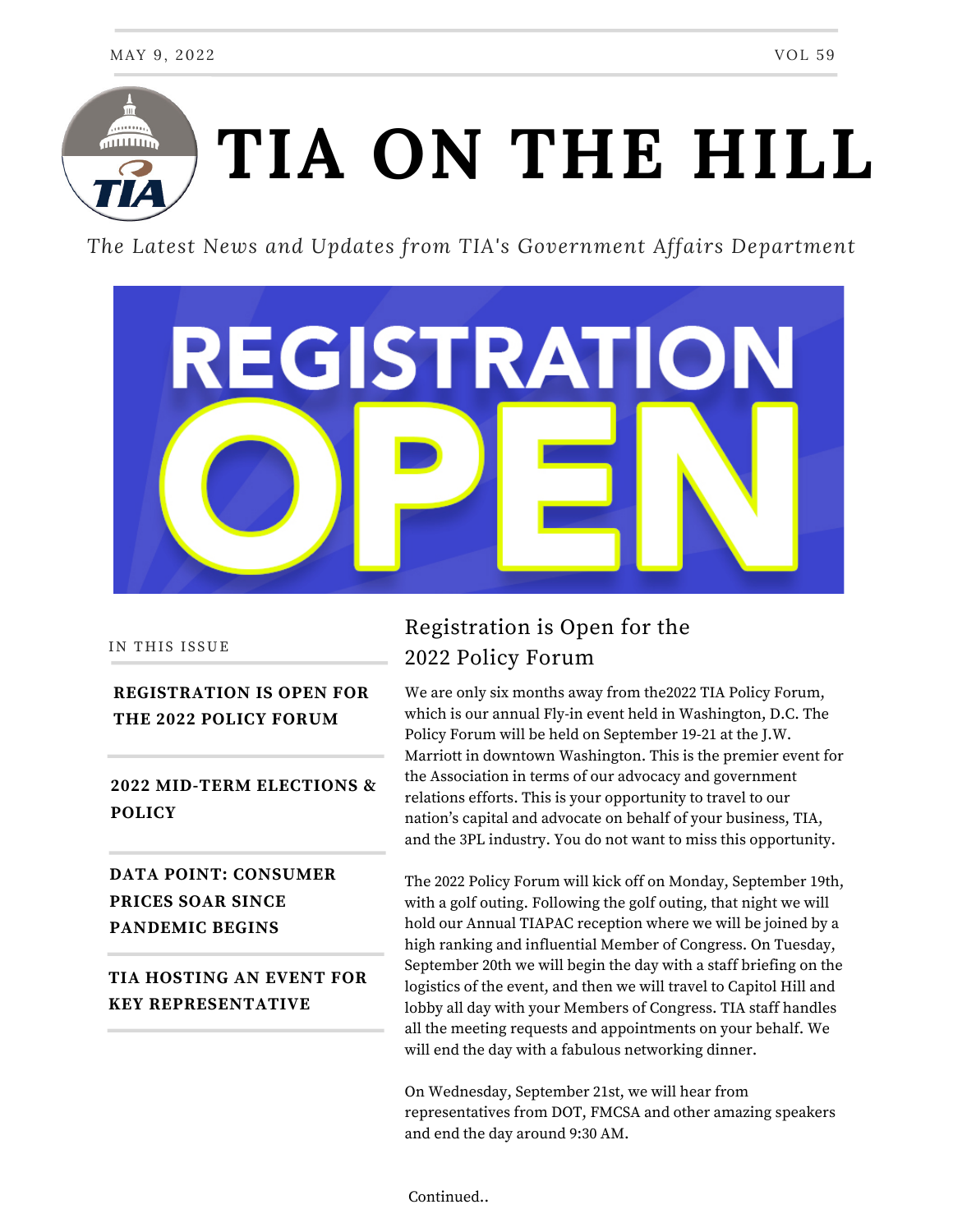TIA generally selects one or two major issues to address with Members of Congress at the event. In 2022, one of those issues is the rate transparency issue and the request from small owner-operators for you all to share your margins for every load arranged. We thought we were behind this economic issue but got word from FMCSA leadership that they are working on a "grand compromise" that gives something to TIA for the dispatch service issue and something to OOIDA on this. Let me be clear, there is no compromising with the Agency on showing margins and proprietary information. The point is, if this issue is important to you, you need to attend the 2022 Policy Forum and speak with as many Members of Congress as possible to kill this compromise.

The cost of the event is \$475 which covers all the logistics for the meeting and most of your meals.

To register, please visit www.tianet.org.

# **2022 Mid-term Elections & Policy**

The upcoming election will have a real impact on policies going forward. Such issues as the Surface Transportation Reauthorization, labor issues, and many other of the more regulatory issues were easily passed and approved under a government controlled by one party.

TIA will be watching closely how the new political dynamics impact our policies. It is in the mainstream of the political pollster community, on both sides of the aisle, that Republicans will take at least one chamber. If the party control does switch in Congress, you can expect immediate oversight of key government officials such as Department of Labor Secretary Marty Walsh, Homeland Security Alejandro Mayorkas, and others who have stood up to the Democrat's most prized policies. This of course includes labor initiatives such as minimum wage, independent contractors, and a multitude of COVID-19 policies.

While the newly installed Congress won't be able to get their agenda done per se, they will be able to stop the movement of more liberal policies which would be considered a win by the Republican base. There are a few key players to watch as this unfolds over the next year. President Joe Biden at the helm of the Federal Government still has regulatory powers and the Congress still has oversight. Rep. Virginia Foxx (R- NC) chairs the Committee of jurisdiction that covers Biden's labor policies. In the Senate Richard Burr chairs, the same committee, however, is retiring at the end of the year, this clears the path for Senator Rand Paul who will take control of the HELP committee and have coverage over officials like Anthony Fauci and Marty Walsh. Of course, you cannot take your eyes off Joe Manchin and Krysten Sinema, the two moderate Senators who chart their own path on key issues.

TIA will continue to monitor for updates and political changes that impact our membership.